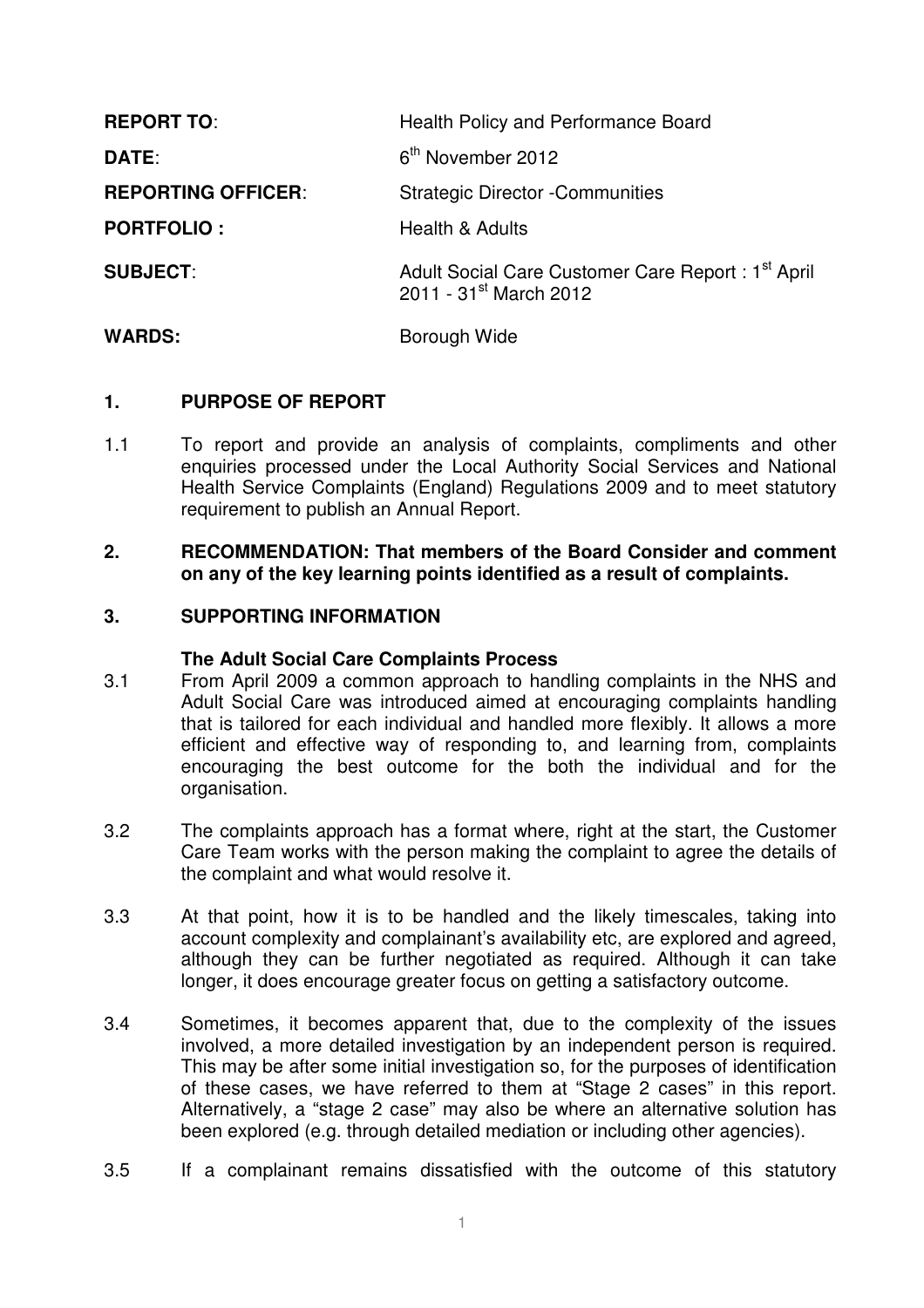complaints process, they retain the right to refer their complaint to the Local Government Ombudsman.

# 3.6 **The Social Care Customer Care Team**

From 1st April 2011 the Children and Enterprise, Customer Care Manager joined with the Communities Customer Care Team to form one amalgamated team responsible for the administration of Adult and Children Social Care Representations.

- 3.7 The Customer Care Team monitors the responses and records and reports learning from various types of feedback including:
	- **Statutory Complaints;** defined as "an expression of dissatisfaction or disquiet about an action, decision or apparent failings of local authority adult social care services provision, which requires a response"
	- **A Customer Care issue;** where people want to raise a concern but not make a formal complaint, or where clarification on an issue or concern has been sought and provided.
	- **MP / Councillor enquiries** on behalf of a constituent.
	- **Representations**; the term representations is used when making collective reference to Customer Care, MP and Councillor enquiries and they are included in reports to inform learning.
	- **Compliments**; it is just as important that we learn what people are happy about so compliments are recorded and reported in the same way.

# **3.8 ANNUAL REPORT : 1st April 2011 to 31st March 2012**

# **Contextual Information**

- 3.8.1 Both national and local intelligence indicated that people can find it difficult to complain, particularly where they or their family are in vulnerable situations and dependent on services. They can worry about negative repercussions, or they just want a quick and less formal way of raising concerns.
- 3.8.2 In Halton' we responded by developing the "Help Us Help You" campaign which was launched autumn 2011. It aims to reassure people that we take their concerns seriously, whether they want us to deal with them formally or informally, and that they should not be afraid of raising them. The theme was adopted throughout the Council (social care and corporate complaints etc) with the colourful logo being included on the website and rolled out to all council documentation.



3.8.3 Whilst we cannot be certain of the impact to date, the campaign may have been contributory to the increase in the number of complaints received in the year. However, feedback from colleagues on both local and national groups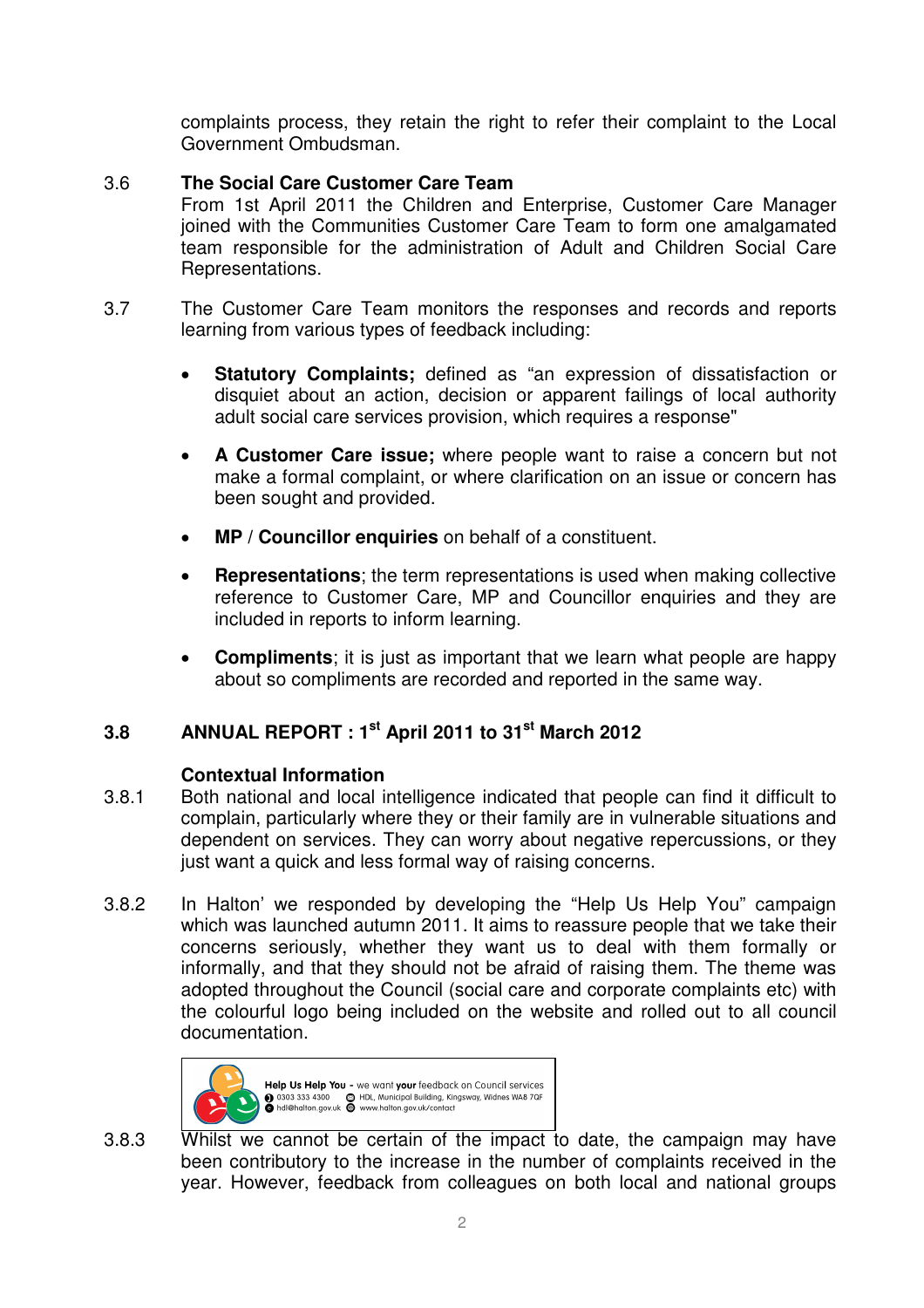indicate that complaints about social care have increased considerably in the last year. This may be due the public awareness of dwindling resources within Local Authorities and the perception that decisions may be made based on financial pressures.

- 3.8.4 In Halton this was not found to be the case. In considering a complaint of this nature what must be considered is whether the quality of the assessment sound enough to justify the decision? Complaints investigated locally found that service provision was based on Assessed Need and the resulting Support Plans.
- 3.8.5 In the following, complaints have been analysed by the majority processed in the normal way (Stage 1) and those of a more complex nature (Stage 2)

## 3.8.6 **Statutory Complaints closed at Stage 1**

There have been 73, in the year, showing an increase of 19 (35%) from the previous year. Of those 73 there were 4 that progressed to Stage 2.

77 new complaints were received in the year, 22 more than the last when it was 55, this indicates a 40% increase in complaints.

During the year 5091 people received a service from Adult Social Care Services, 1.51% of them made a complaint an increase from the previous year from 1.09%.



## 3.8.7 **Outcome of closed Stage 1 Statutory Complaints**

Of the 73 closed complaints, 21 (29%) were upheld and 18 (25%) partially upheld (complaints that are partially upheld indicate a number of issues raised, some of which were not upheld). Overall 39 (54%) of complaints had elements of their complaint upheld.

## 3.8.8 **Category of the 73 closed Stage 1 Statutory Complaints that were upheld in full or part**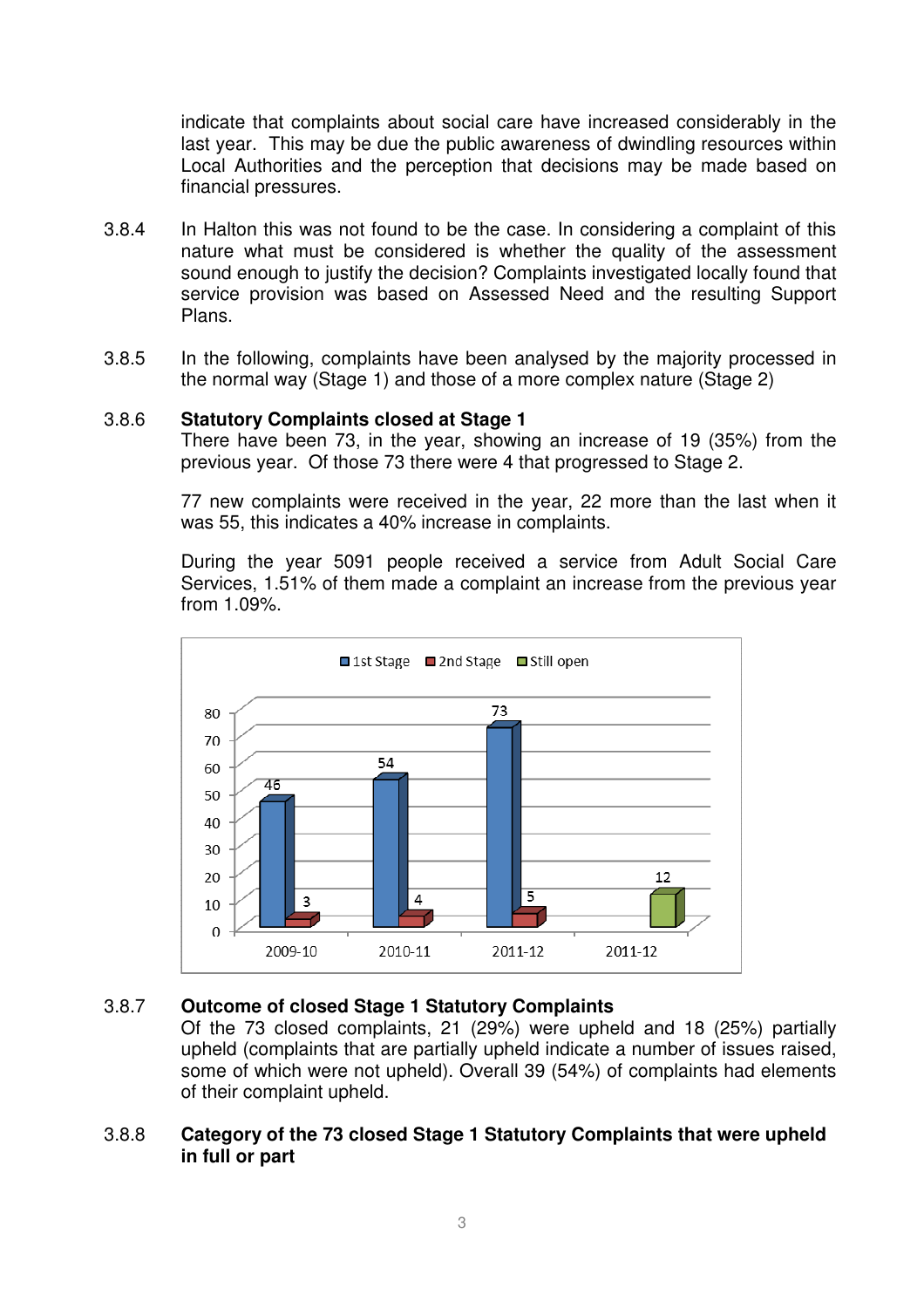

Of the 39 Statutory Complaints upheld in full or in part at Stage 1:

- 7 were in relation to a Disputed Decision/lack of provision
- 10 were due to a Disputed Bill
- 18 were about Service delivery/quality
- 4 related to Staff conduct

NB Complaints may cut across more than one category, for example communication may be linked to lack/ under provision, cost or staff conduct

# 3.8.9 **Timescales Stage 1 Statutory Complaints**

The procedures encourage timescales to be agreed with the complainant

| <b>Complaint Completion Timescales</b> | 2009/10 | 2010/11 | 2011/12 |
|----------------------------------------|---------|---------|---------|
| 1. Within time agreed with complainant | N/A     | 93%     | 88%     |
| 2. Within 20 days or to resolution     | 80%     | 72%     | 52%     |

Row 1 illustrates that those targets were met in 88% of cases i.e. 64 out of 73). Although this figure has dropped from 93% (which equates to 50 out of 54) last year, there has been a significant increase in the number of complaints this year of 35%.

- 38 of the 73 were resolved within 20 days (52%)
- 54 of the 73 were resolved within 30 days (74%)
- 62 of the 73 were resolved within 40 days (85%)

Whilst, the figure in row 2 has dropped from last year, the procedures do allow more flexibility, focusing on getting the right outcome rather than satisfying any defined process or timescale; which is negotiated and agreed with the complainant. This approach is more 'person-centred' and encourages greater flexibility in finding solutions to complaints (e.g. mediation) and this can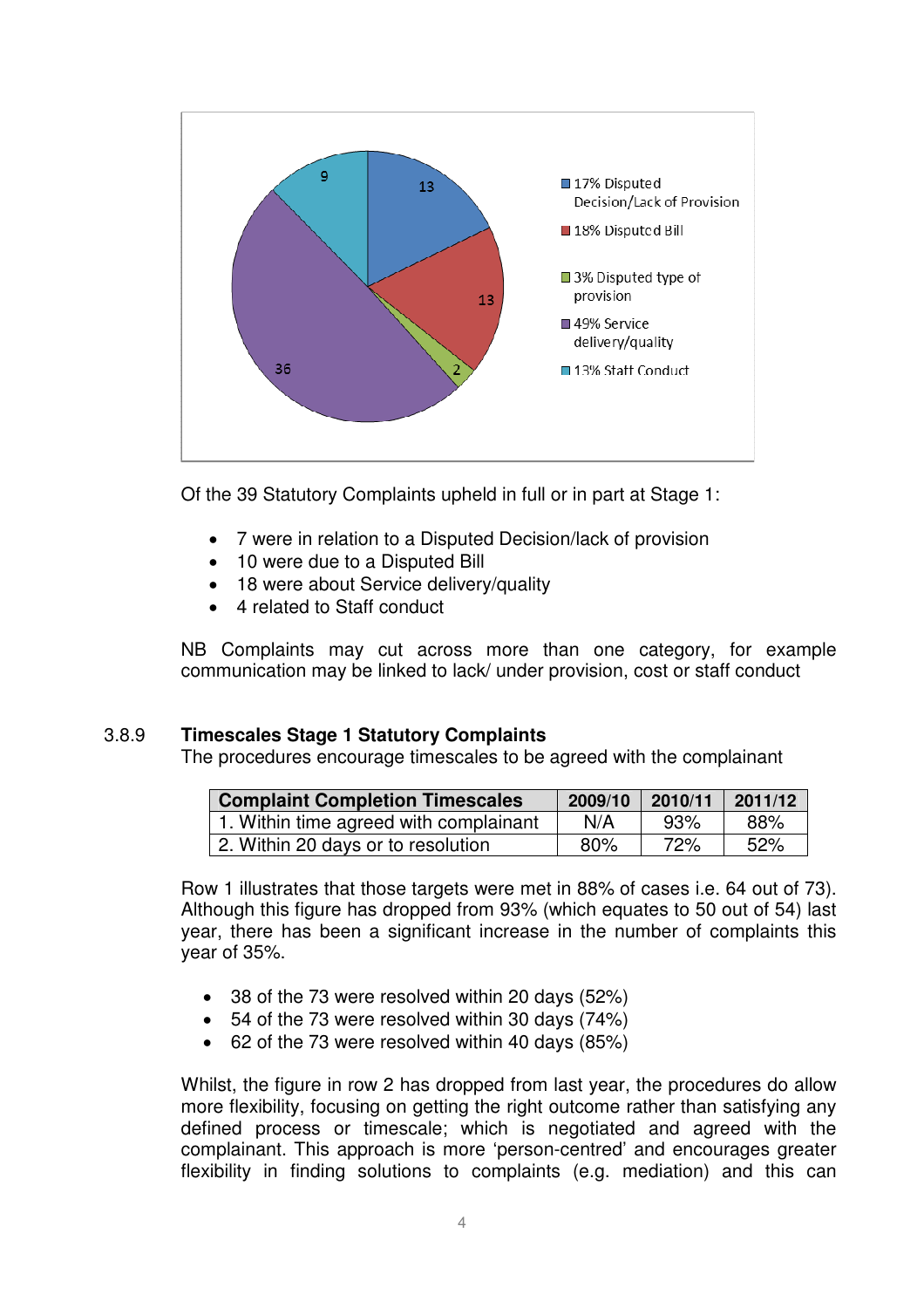contribute to the drop in numbers of complaints being resolved within 20 days. Emerging evidence, both regionally and nationally is that complaints are, on average, taking longer to process. It has also been commented regionally that the complexity of complaints appears to be increasing which may also have also been a contributing factor to the increased timescales to complaint resolution. In all likelihood, the approach now being taken, with early involvement of the Customer Care Team, may be more successful in identifying underlying root causes that, whilst it may take longer to resolve, will result in a more successful resolution.

Similarly the negotiated approach, although prolonging Stage 1, may also be contributing to fewer being classified as Stage 2 (e.g. although the number of complaints has increased, the numbers at Stage 2, has only increased by 1).

The Customer Care Team supports service managers when they investigate complaints, including the facilitation and mediation of meetings. Their quality assurance role in supporting managers, when they are formulating their responses to complaints, is especially valued.

Delays in dealing with complaints can give the impression of disinterest and disrespect. Regulations state that every complaint should be acknowledged no later than three working days after the complaint was received. Of the 73 closed complaints, all but one were acknowledged within this target and 88% were processed within timescales subsequently agreed with complainants.

On-going contact with complainants, and dealing with their concerns quickly and efficiently, demonstrates that we care about the fact that they have had a negative experience. It shows that we take complaints seriously, and are interested in resolving them.

#### 3.8.10 **Analysis of complaints in relation to specific service areas**

We record complaints by specific complaint type and client groups, so that we can analyse whether there are any underlying trends or whether complaint numbers may be influenced by other factors (e.g. high profile cases from elsewhere in the country.

By way of example, following the high profile case covered by the BBC Panorama programme (May 2011), which exposed the abuses that had taken place at Winterbourne View hospital near Bristol, we have kept complaints from people in the Learning Disability are under close scrutiny.

Whilst, there has been an increase in numbers of complaints from this client area, this appears to be through a greater willingness to raise concerns rather than any abusive practice being identified through the complaints procedure.

This increase is positive as it evidences that customers with a learning disability and their families and carers are valued, included, treated equally, listened to and protected and that that one of the reporting systems in place i.e. complaints, can ensure that they are properly reported and investigated.

#### 3.8.11 **Stage 2 complaints**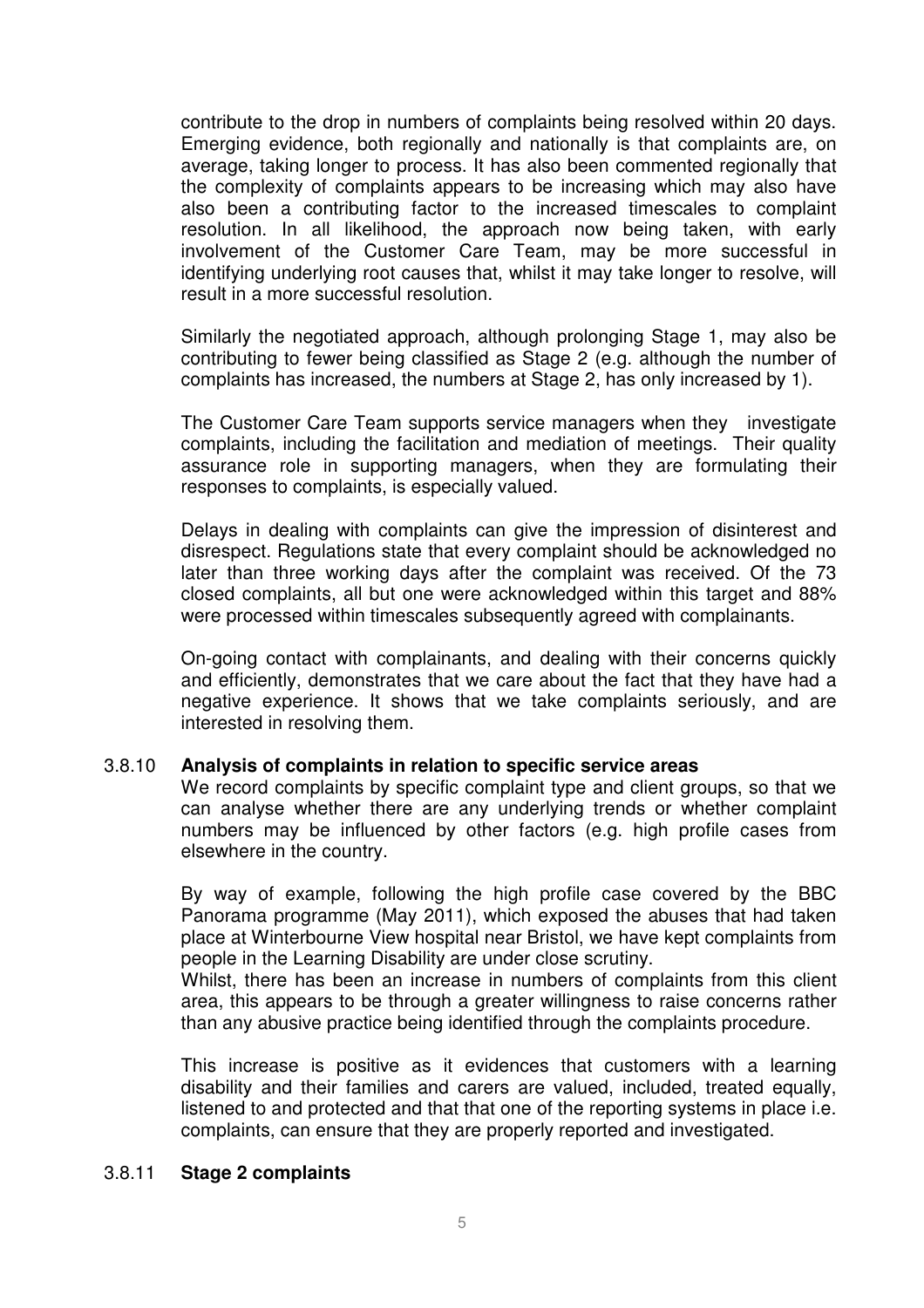|                                                                 | 2009/10 | 2010/11 | 2011/12 |
|-----------------------------------------------------------------|---------|---------|---------|
| Complaints proceeding to Stage 2<br>(Independent Investigation) |         |         |         |

There have been 5 complaints classified at stage 2. None were undertaken by an External Independent Investigator, all were conducted internally by Senior Managers. Of these, 3 Stage 2 complaints were partially upheld and 2 were completely upheld.

## 3.8.12 **Local Government Ombudsman**

During this financial year, two enquiries were received from the Local Government Ombudsman. Information was provided to them about those complaints and neither resulted in investigations being conducted by the Local Government Ombudsman Office.

## 3.8.13 **Category of people making the complaint**

- 86% of complainants made are by people representing/ supporting the person using the services, this is consistent to last year which was 89%.
- 78% are related, again this is consistent to the 80% last year.

These statistics can be attributed to the vulnerability of individuals who access adult social care services.

#### 3.8.14 **Number of Customer Care and MP/Councillor Enquiries** (see 3.4 definition) closed in the year.



90 (68%) of the Customer Care and MP/Councillor enquiries related to social care issues, with the remainder being housing or environmental health related. This is a 22% increase in activity.

## 3.8.15 **Consideration and the allocation of priority of complaints**

All complaints are scrutinised at an early stage, to identify the level of personal risk or other significant factors. They are considered against a matrix that considers the level of risk, along with the likelihood of reoccurrence. From that, a priority (Low, Medium or High) is set, identifying those that require urgent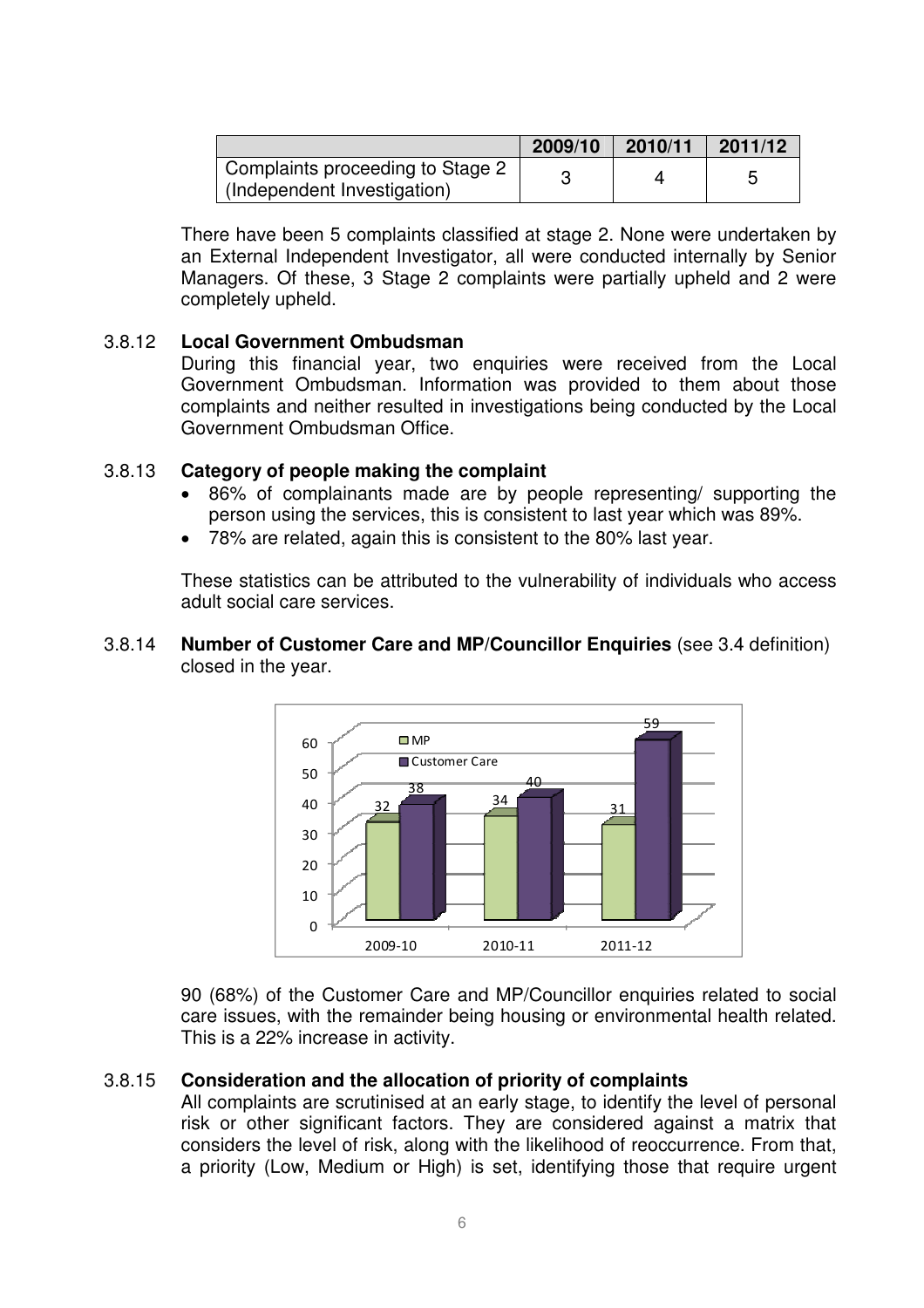action (e.g. action under the safeguarding procedures). The analysis of classifications set in the last year are set out below.

| <b>Low</b> - relatively minor issues, no significant implications for the | 51 |
|---------------------------------------------------------------------------|----|
| service user or the service                                               |    |
| Medium - more complex and/or significant issues, implications for         | 13 |
| the service user or the service in terms of practice, procedure or        |    |
| service delivery.                                                         |    |
| High - most serious and complex significant implications for the          | -9 |
| service or the complainant in terms of practice, procedure or             |    |
| service delivery.                                                         |    |

## 3.8.16 **Complaints with Dignity and Safeguarding elements**

Complaints are also monitored to identify where there are elements relating to the safeguarding and dignity of the service user. Complaints that have any element of adult abuse, or suspected abuse, are immediately referred through the Safeguarding Procedures. In such cases, any complaints investigation is put on hold until discussions have taken place to decide the most appropriate course of action. 4 complaints received in the year were passed on for investigation under the Adult Safeguarding Procedures.

Dignity Factors contribute to a person's sense of self-respect. It means treating people who need care as individuals and enabling them to maintain the maximum possible level of independence, choice and control over their own lives. Complaints are categorised to assist the Dignity in Care Coordinator to improve standards of dignity in care. 41% have been categorised as having communication issues at the root of their complaint.

## 3.8.17 **Provider Monitoring Feedback**

The Quality Assurance Team has a process in place where feedback on providers commissioned by the Council can be provided. Similarly they can be used to trigger any Safeguarding or Dignity issues and the learning is used to monitor and improve service delivery.

## 3.8.18 **Learning and Service improvement**

The vast majority of complaints are not due to any wilful intent, but often the unintended outcome actions of lack of actions (for example particularly communication issues such as where a lack of clarity may lead to one person misunderstanding what another means). Similarly, examination of complaints may not uphold that something has gone wrong, but may uncover a way of doing something that the individual is more comfortable with. Either way, the learning gathered from all forms of available feedback (complaints, compliments and other comments) is used to improve individual issues and fed into the service improvement process as appropriate, to inform and develop the services we provide and commission..

- 3.8.19 During the last year, resulting improvements have been developed include:
	- Various examples of improved communication between the clients, their family or representative and services. This is the most commonly identified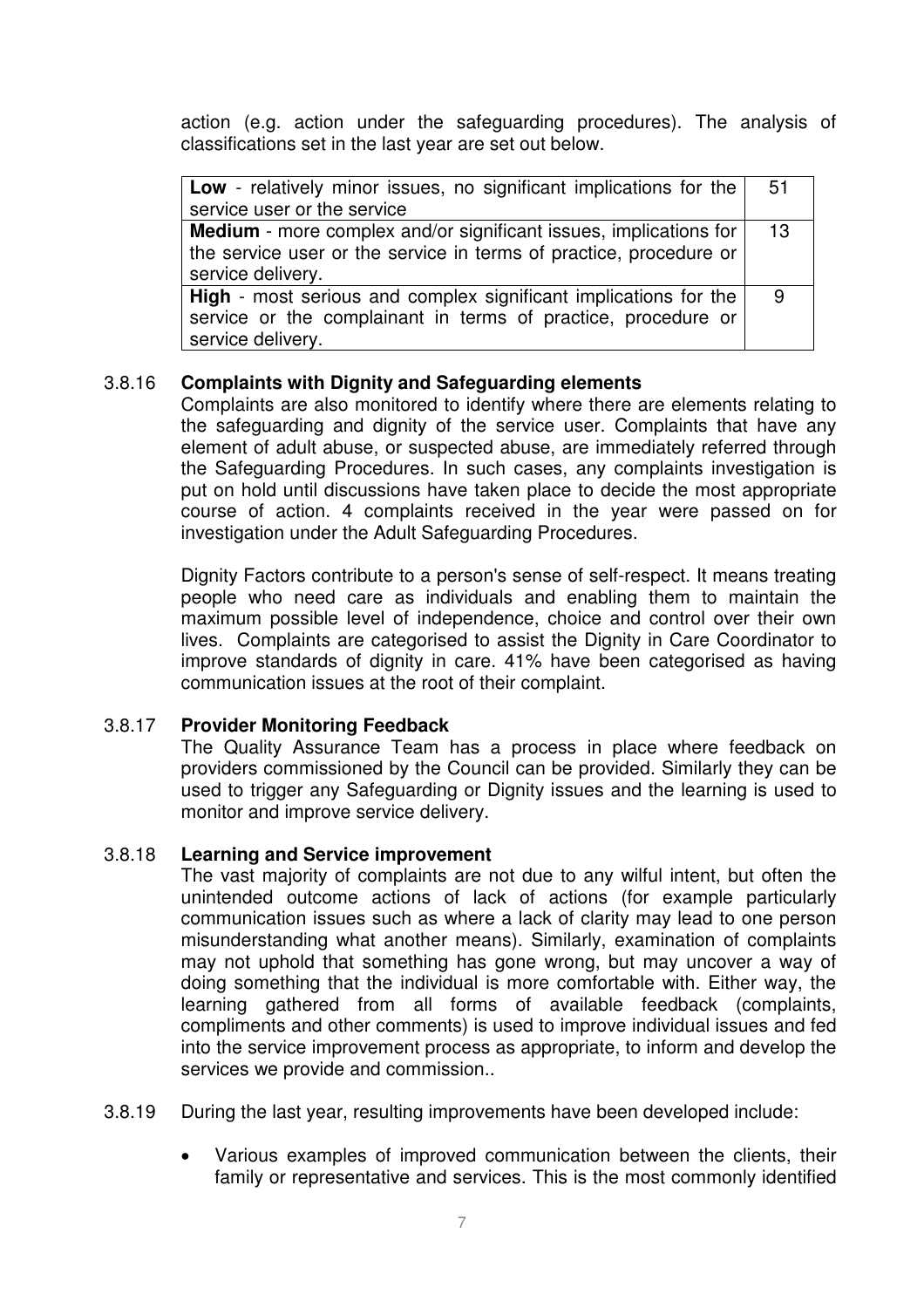theme identified in complaints, and cuts across all services. Any individual issues involving workers are addressed by managers during the supervision process, to inform individual learning.

- The opening and closing procedures of a day unit were reviewed and changes implemented.
- Medication and prescription policies were reviewed and changes implemented.
- The "Help Us, Help You" campaign resulting from the Care Quality Commission (CQC) undertook an inspection in Halton looking at "safeguarding adults whose circumstances made them vulnerable". Whilst the findings of the inspection was that Halton was performing excellently in safeguarding adults there we noted that the inspectors had received some feedback from consultation exercises where people had commented:
	- $\triangleright$  That they like to have a less formal way of raising concerns; and
	- $\triangleright$  Sometimes people of wary of complaining, particularly when they perceive they are in vulnerable positions (e.g. in hospital, GP's surgery register, dependent on care services e.g.),in case there are negative repercussions for themselves or their family.

#### 3.8.20 **Feedback from Complainants**

We evaluate our complaints system by asking people how satisfied they were with the way their complaint was handled. When a complaint is closed an evaluation form is sent to the complainant

This process was in place in respect of Adult Services whereas in Children Services, primarily it was only the feedback of the Children and Young People that was sought. This is the first year of the amalgamated team and the first report covering both service areas.

Because some of the forms returned are anonymous it is impossible to identify which area the service user complained about, however the themes of the questions are such that they apply to both.

Of the 27 service users responded the summarise findings were that:

- 82 % said it was either easy or ok to make a complaint
- 74% indicated that they were happy or ok with the response
- 74% stated the staff who spoke to them was polite and friendly
- 78% stated the staff were able to give them the information they needed and help them with their complaint
- 89% stated they felt able to tell the staff about the issues they wanted to talk about
- 85% stated they were told how their complaint would be dealt with
- 70% indicated that they felt everything in their complaint was answered,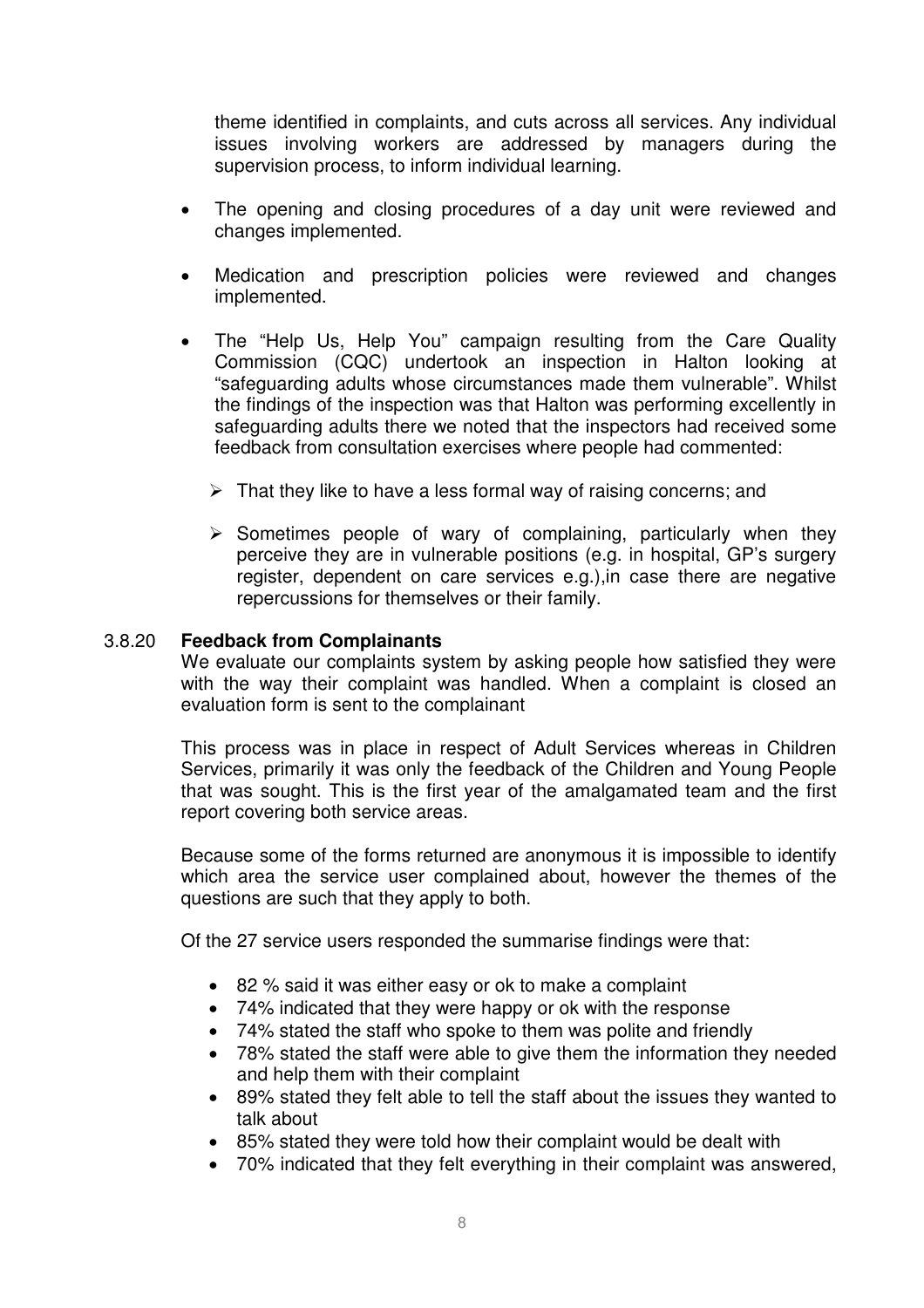22% stated no with 8% not providing a response

• 77% replied stating they were either happy or ok with the outcome

#### **Comments included:**

It was a shame that I felt the need to complain, however once I made the complaint all I spoke to were courteous, friendly and most helpful, thank you.

Staff in the complaints department was very helpful, at first contact they quickly understood the issues and were able to identify appropriate actions.

I was sent the complaint form, told how to proceed, I was also kept informed how it was progressing. Good service

#### 3.8.21 **Compliments**

A new and developing report for the Communities Directorate focuses on compliments and provides a more in depth analysis. Compliments provide a balance and illustrates that the services we provide make a real difference to the lives of vulnerable people and their families.



Compliments have been received across a broad range of service areas. Illustrative examples include:

- Daughter moved into supported accommodation. "I am writing to express true appreciation for the very helpful and thorough support offered. Many other excellent inputs over nearly 20 years have contributed to her development to greater independence. For all of us we are most grateful to Halton Council"
- "A big thank you, a couple of years ago my mum was diagnosed with dementia, it happened rapidly and was traumatic for all concerned. We tried to cope but when we needed help we turned to the council. The help we needed was there as soon as we asked, as soon as we needed it. Halton Council can be justifiably proud of their concern for and care of the vulnerable and elderly in their charge. Once again thank you".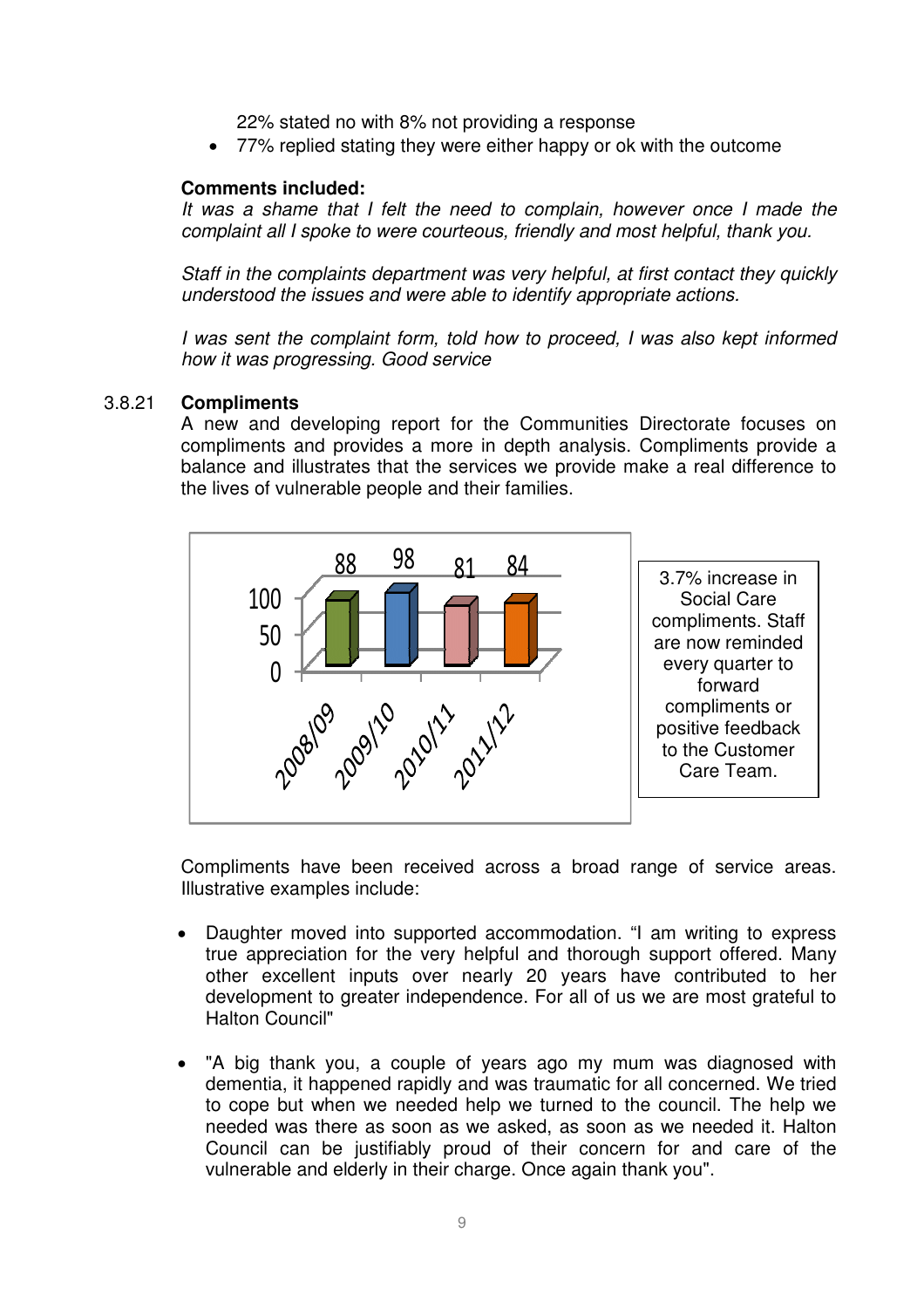• Client has severe and enduring complex mental health issues, it should be noted that writing this letter was a massive thing for him. "I don't know if clients ever write to the management, but I wanted to say a big thank you for the on-going support I am receiving. They treat me with dignity, respect and a smile which helps put me at ease. If I did not receive their support I feel I could not live in the community".

## **4.0 POLICY IMPLICATIONS**

4.1 Complaint analysis can highlight where policy needs to be strengthened, reviewed, or amended to improve service delivery. Comments, Complaints and Compliments are essential feedback in developing services and policies. There are no implications identified in this year.

## **5.0 OTHER/FINANCIAL IMPLICATIONS**

5.1 Learning from complaints has the potential to reduce financial consequences and help inform the development of efficient and cost effective services.

## 6.0 **IMPLICATIONS FOR THE COUNCIL'S PRIORITIES**

#### 6.1 **Children and Young People in Halton**

From March 2011 one Customer Care Team now services both Adults and Children's Directorates; this allows close working on relevant complaint issues. There is a close relationship between the social care services particularly to support young people during transition from Children and Young Peoples services to Adult Social Services.

## 6.2 **Employment, Learning and Skills in Halton**

Social care aims are often closely associated with these, to improve people's life chances and to be as independent as possible. Any findings from a comment, complaint or compliment relating to this priority will be used to inform the relevant service.

## 6.3 **A Healthy Halton**

Another core aim in social care is to prevent or delay reliance on institutional care, enabling people to be as independent as possible. Any findings from a comment, complaint or compliment relating to this priority will be used to inform the relevant service.

#### 6.4 **A Safer Halton**

Adult social care has a close relationship with protection procedures for the vulnerable adults, the frail etc. Any findings from a comment, complaint or compliment relating to this priority will be used to inform the relevant service.

#### 6.5 **Halton's Urban Renewal**

Many social care initiatives surround housing issues, enabling people to live as independently as possible in their community. Any findings from a comment, complaint or compliment relating to this priority will be used to inform the